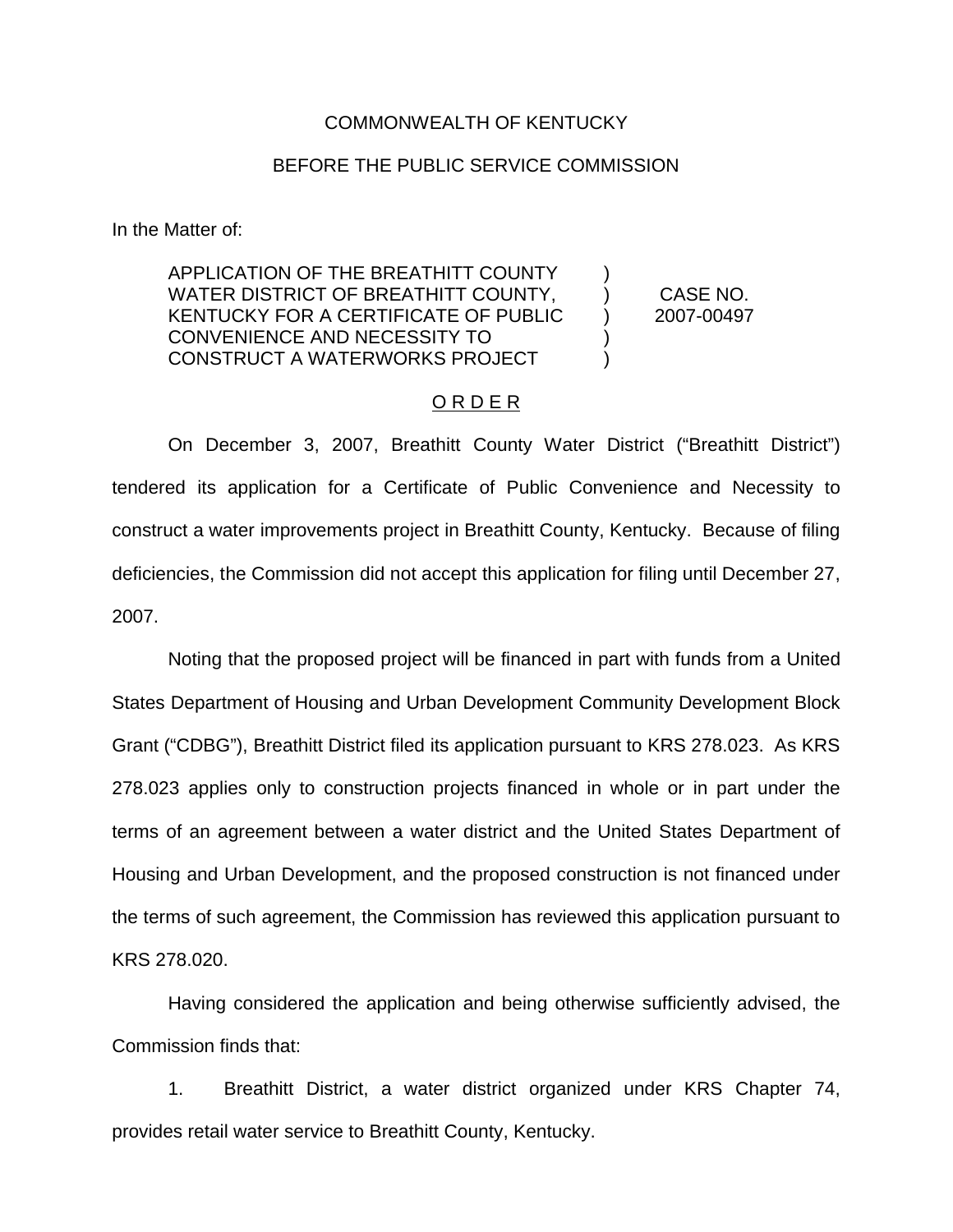2. Breathitt District proposes to construct approximately 32,709 linear feet of 8-inch polyvinylchloride ("PVC") water main; 18,910 linear feet of 6-inch PVC water main; 10,038 linear feet of 4-inch PVC water main; 1,603 linear feet of 2-inch PVC water main; 1,240 linear feet of 8-inch Ductile Iron water line; 1 pump station; a 48,000-gallon ground water storage tank; and a 105,000-gallon ground water storage tank.<sup>1</sup>

3. Breathitt District proposes to connect an 8-inch water distribution main to an existing 8-inch water distribution main that belongs to Jackson Municipal Water Works.<sup>2</sup> The proposed water distribution main will extend south along Kentucky Highway 15 and run south along Kentucky Highway 1278. Smaller water distribution mains will branch off from these proposed water distribution mains and run along McIntosh Fork, Right Fork, Little Leatherwood, and other minor roads.<sup>3</sup>

4. The proposed project is estimated to serve approximately 218 residential customers, a volunteer fire department, and various small businesses and churches.<sup>4</sup> These persons currently receive water service through domestic water haulers, springs, and wells. $5$ 

5. No public or municipal utility currently provides water service to the area the proposed construction project will serve.

<sup>&</sup>lt;sup>1</sup> Letter from Donna S. Marlin, Manager, Drinking Water Branch, Division of Water, to John Lester Smith, Chairman, Breathitt County Water District (July 31, 2007).

<sup>&</sup>lt;sup>2</sup> Nesbitt Engineering, Inc., Breathitt County Water District: KY 15 South Waters Waterline Extension (November 2007) at Figure 2.

 $3$  Id. at 1.

 $<sup>4</sup>$  Id. at 3.</sup>

 $5$  Id.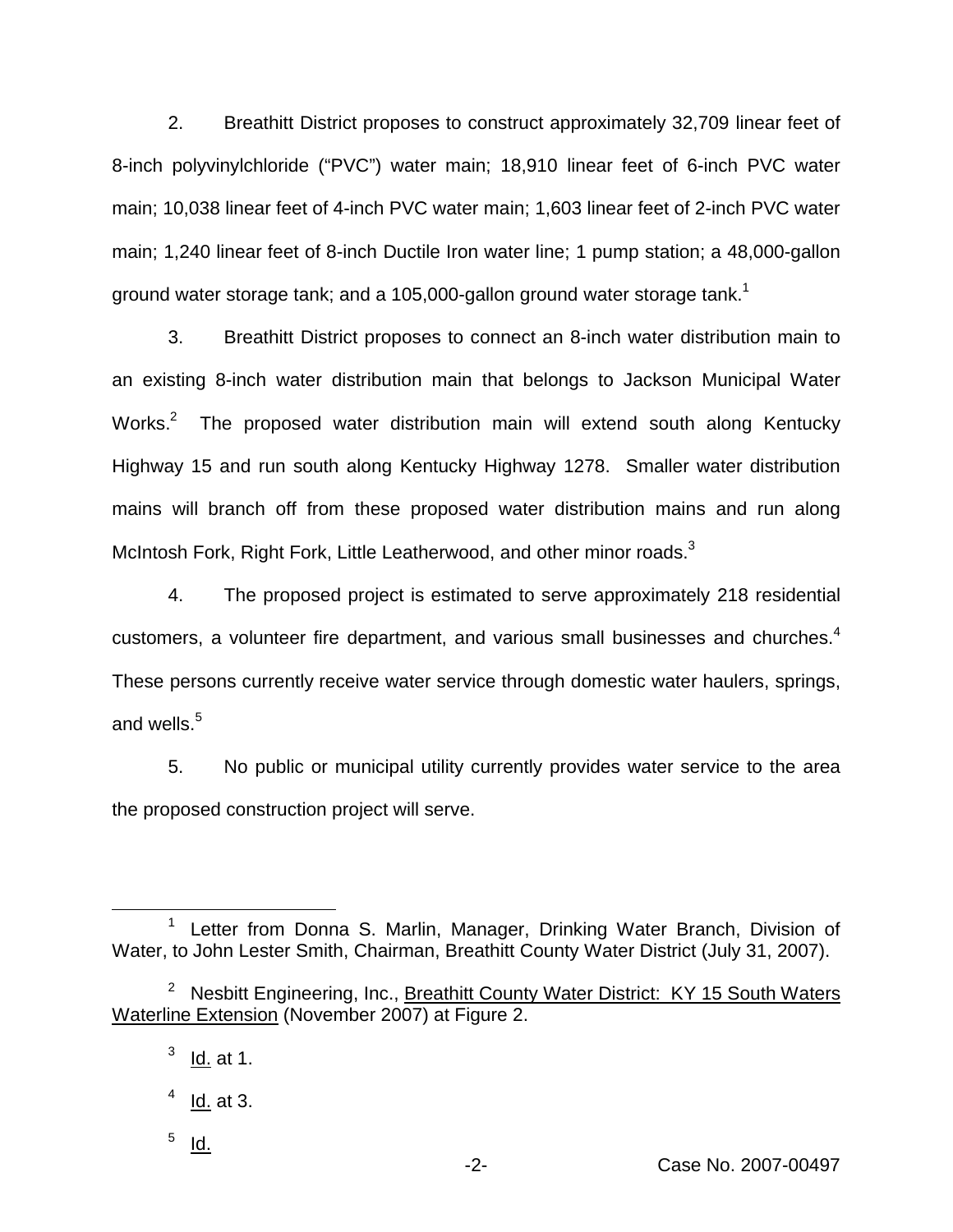6. The proposed project will not compete with any other water utility in the area.

7. Nesbitt Engineering, Inc. of Lexington, Kentucky, prepared the plans and specifications for the proposed construction.

8. The Division of Water has approved the plans and specifications for the proposed construction.

9. Construction of the proposed project will not result in the wasteful duplication of existing facilities nor result in uneconomic or wasteful competition between public utilities.

10. The total construction cost is approximately \$2,261,000.

11. Breathitt District proposes to finance the construction project with a CDBG of \$1,000,000;<sup>6</sup> a 24-month Bond Anticipation Note ("BAN") through the Kentucky Area Development District Program of \$1,261,000.<sup>7</sup>

12. Because the proposed BAN is for a 2-year term, Breathitt District is not required to obtain prior Commission authorization.<sup>8</sup> Should Breathitt District issue evidences of indebtedness for a term that exceeds 2 years, it must obtain Commission authorization prior to such issuance.

13. The public convenience and necessity require the construction of the proposed project.

IT IS THEREFORE ORDERED that:

<sup>8</sup> See KRS 278.300(8).

 $6$  Id. at Table A-2.

<sup>&</sup>lt;sup>7</sup> Letter from Ryan Barrow, Financial Advisor, to Bryan Kirby, Community & Economic Development Associates (August 3, 2007).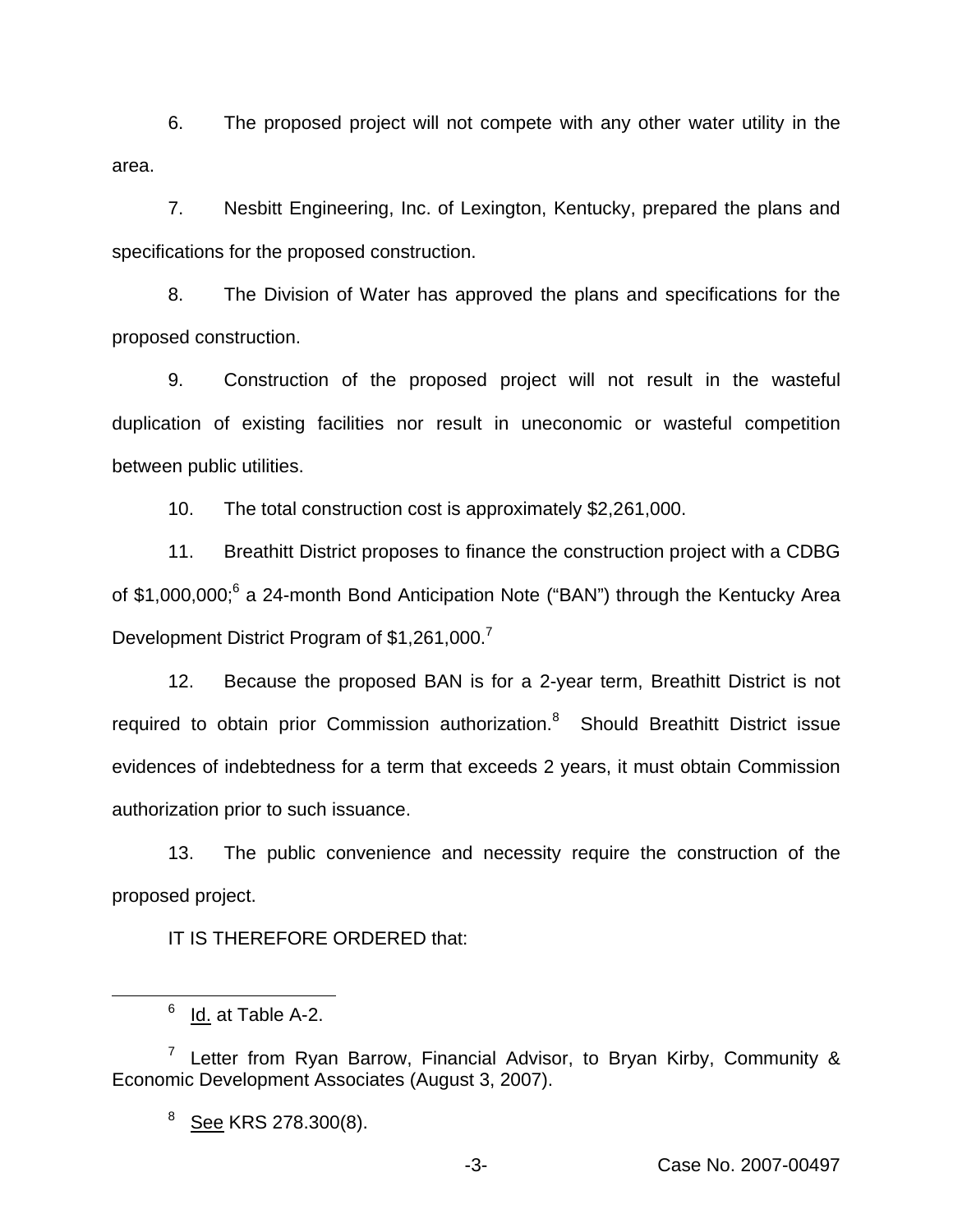1. Breathitt District is granted a Certificate of Public Convenience and Necessity to proceed with the proposed construction as set forth in its application.

2. Breathitt District shall obtain approval from the Commission prior to performing any additional construction not expressly authorized by this Order.

3. Any deviation from the construction approved shall be undertaken only with the prior approval of the Commission.

4. Breathitt District shall furnish documentation of the total costs of this project including the cost of construction and all other capitalized costs, including, but not limited to, engineering, legal, and administrative expenses, within 60 days of the date construction is substantially completed. Construction costs shall be classified into appropriate plant accounts in accordance with the Uniform System of Accounts for water utilities prescribed by the Commission.

5. Breathitt District shall file with the Commission a copy of the "as-built" drawings and a certified statement the construction has been satisfactorily completed in accordance with the contract plans and specifications within 60 days of the substantial completion of the construction certificated herein.

6. Breathitt District shall require construction to be inspected under the general supervision of a licensed professional engineer with a Kentucky registration in civil or mechanical engineering, to ensure that the construction work is completed in accordance with the contract drawings and specifications, and in conformance with the best practices of the construction trades involved in the project.

7. Breathitt District shall notify the Commission 7 days prior to the actual start of construction and at the 50 percent completion point.